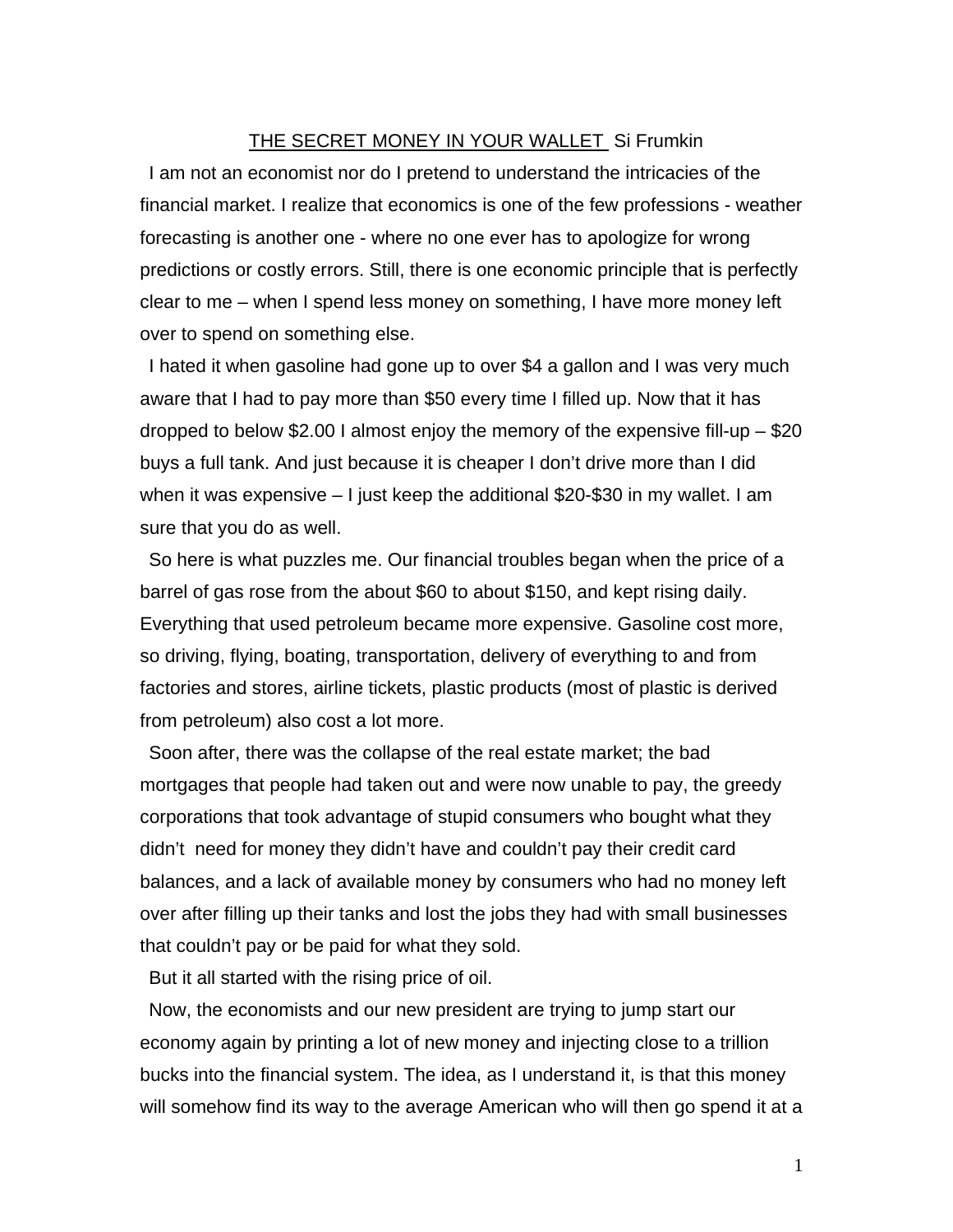store that will use the money to buy stuff to sell, or a corporation to build wonderful new cars that the automobile people will create and sell at a profit to eager customers. The government will also print enough money to pay people to build roads, bridges, power lines and all kinds of other projects that will put to work those who are unemployed. As I said, I am not an economist and I can't explain how an insurance salesman, an electronic maven, a journalist or a bank teller could be used to build a bridge or a subway, but that's another story.

What really bothers me is this. Unlike classical economics it is clear and easy to understand: U. S. consumes 20 million barrels of oil daily. The price per barrel of oil, since early October 2008, has dropped from close to \$150 to about \$40 or less. So, using elementary math and no complex formulas, this means that the people of the United States – that is you and me; the government doesn't pay for the oil - saves more than \$2 billion every day. Given a year of 365 days, **we have about \$700 billion that stays in our pockets instead of being sent off to Saudi Arabia or other such friends.** 

\$700 billion, hmmm? Where did we see this number recently? Oh yes, this is the partial stimulus that the government is trying to give away so that the economy should get well. Actually it may be more than \$700 billion – that was just what our Congress approved in October 2008. Congress is now back from its Christmas vacation and it and our President-Elect are busily trying to figure out how much and where to waste a few more billions – another \$200b, \$300b, \$500b?

So, there we are. There is an enormous incentive/stimulus/bailout that is already in our pockets and it grows every day as long as the oil is cheap. The funny part is that no one in Washington, Wall Street or any of the think tanks that tell the media what is what in economics appears to have noticed the money that we  $-$  you and  $I -$  are saving and are able to use it the way we decide to – buying stuff, starting businesses, building homes or even putting it into savings accounts where it can be borrowed by businesses.

So maybe we don't really need the stimulus and the incentive? And since this money is not being given by the government with instructions on how to spend it - it goes right into the individual's wallet - isn't this a cheaper and more efficient

2